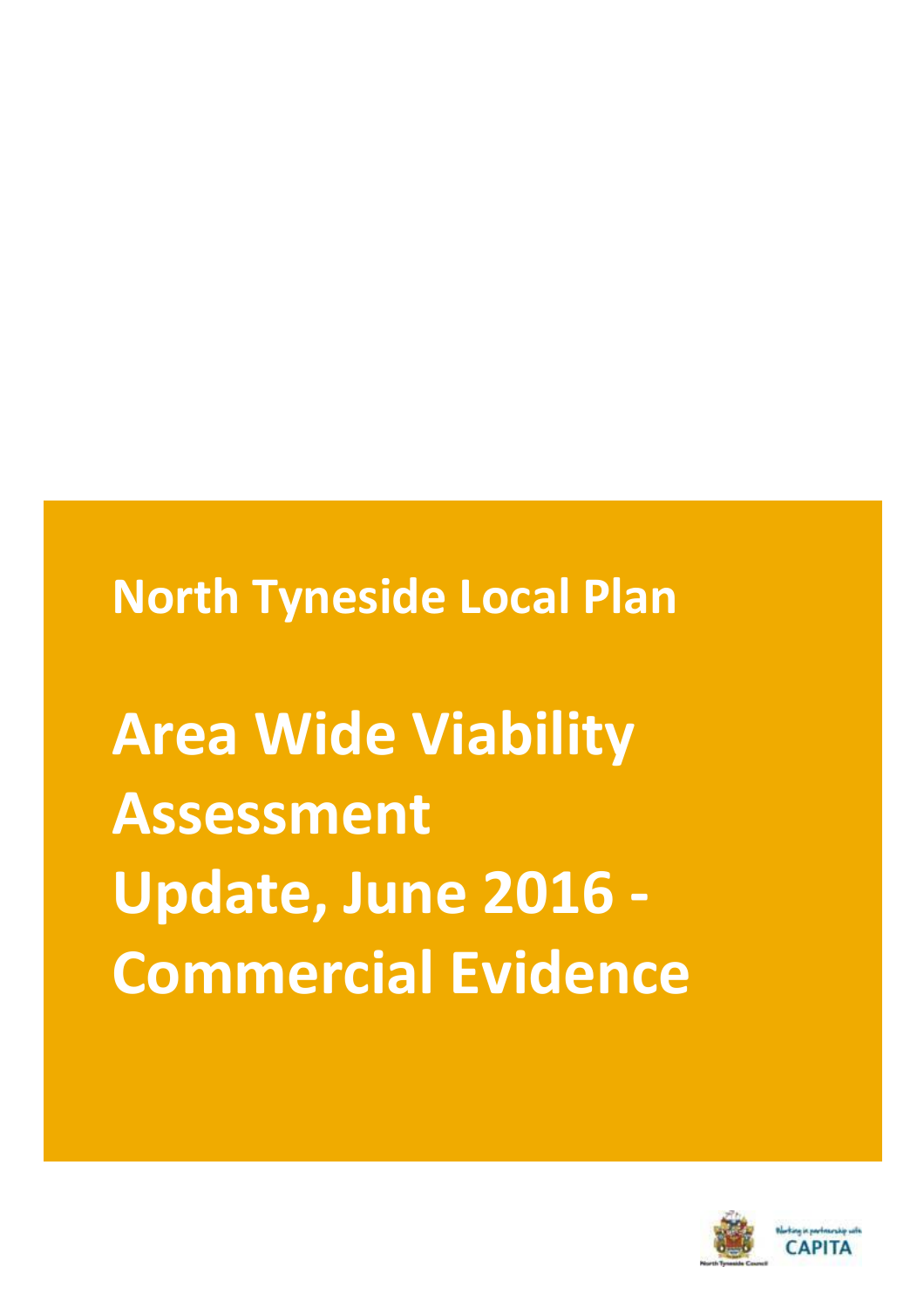# **Contents**

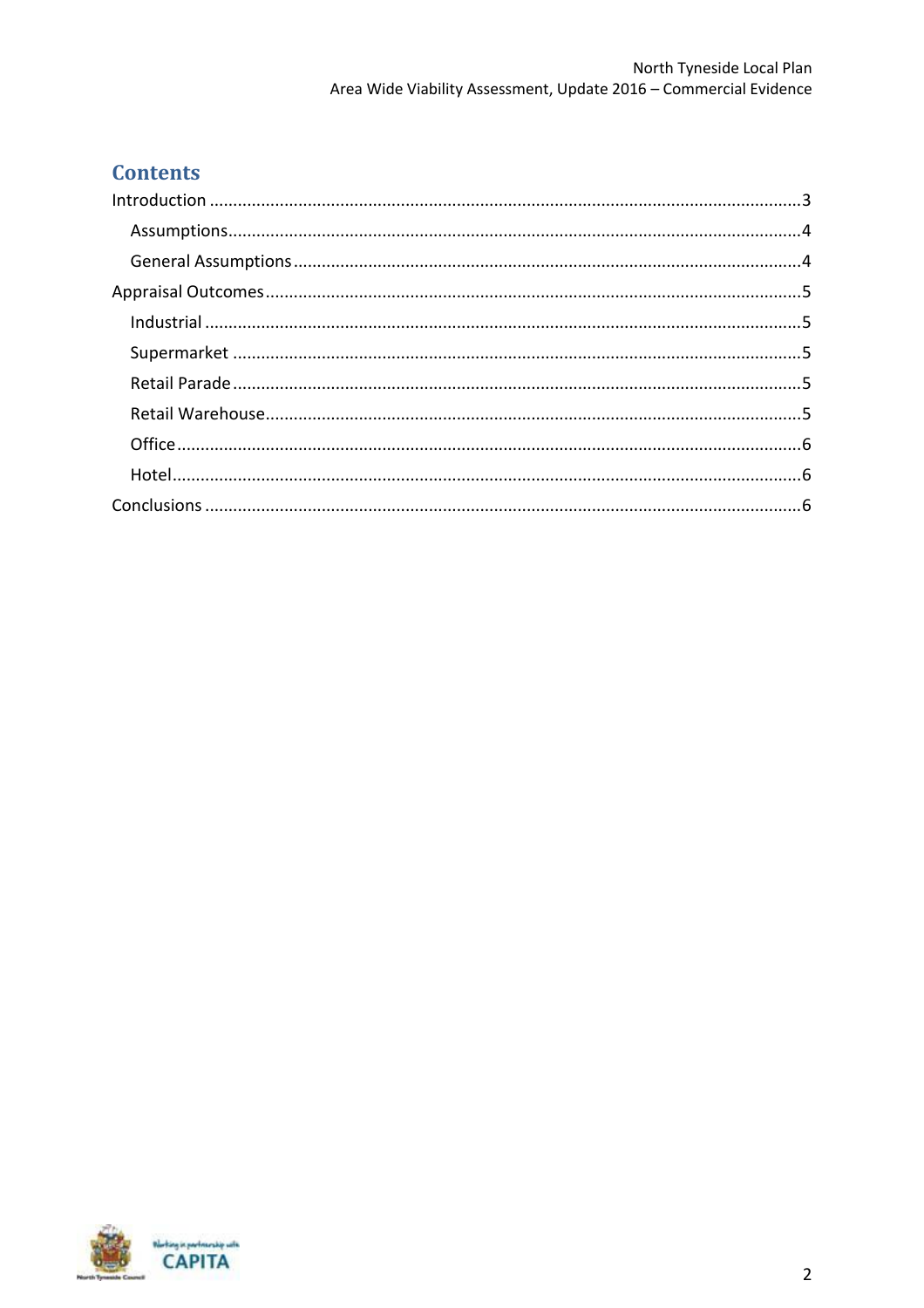## <span id="page-2-0"></span>**Introduction**

This assessment of area wide viability of commercial development has been prepared to help inform the North Tyneside Local Plan. This evidence regarding commercial development viability in North Tyneside should be considered in conjunction with the Area Wide Viability Assessment (AWVA) published in November 2015 and AWVA Update published in June 2016.

Within North Tyneside, there are a number of large successful commercial sites, such as Silverlink Retail Park, Cobalt Business Park, Quorum Business Park, and also some significant development sites in the pipeline, such as Indigo Park, Swan Hunter and Northumberland Park. These sites have the potential to be very successful; however there will be limited demand for new speculative developments outside of these primary sites within the Borough.

The table below outlines the assumptions that have been used in developing the commercial typologies. They are meant to represent typical new developments in the Borough, although are likely to be subject to significant fluctuation even within a Borough as small as North Tyneside. After considering the Gross Development Value and Gross Development cost, we have looked at whether a reasonable return can be provided to both the landowner and developer in order for the schemes to be considered viable.

A reasonable return to the developer has been assumed to be 20% of the Gross Development cost. The current economic market provides great risk and uncertainty. The amount of speculative development across all property types has dramatically reduced in the last decade. A developer is now very unlikely to undertake commercial development unless they can be confident that they will be able to find an end user and/or purchaser, along with achieving that level of profit. Lenders will also require this confidence in order to be able to provide lending facilities.

A reasonable return for the landowner has been assessed on the basis of whether a threshold land value can be achieved. This has been considered on a price per hectare basis, and this does vary across property types – retail land is worth more than industrial land for instance.

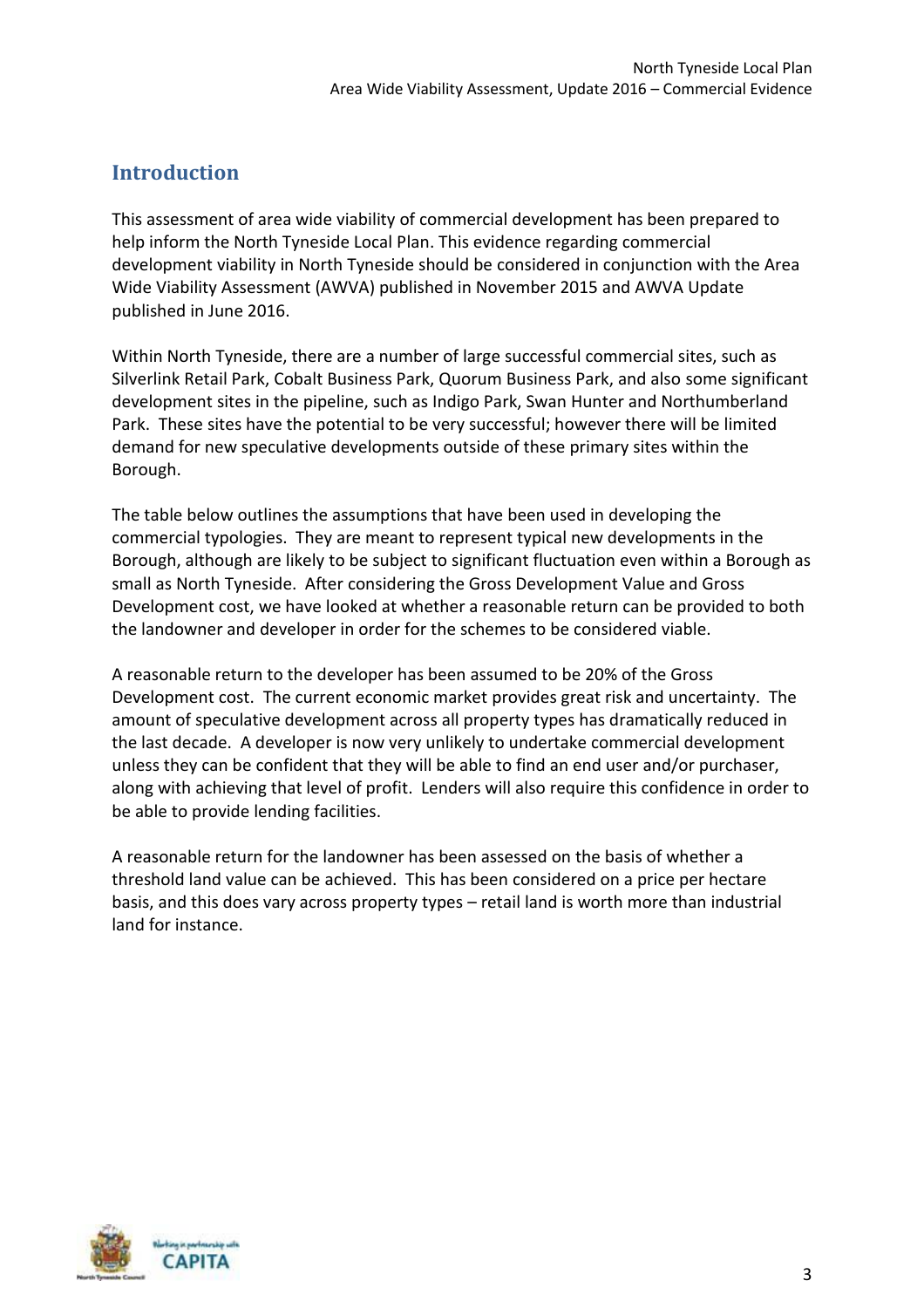|                                          | <b>Supermarket</b> | <b>Retail parade</b> | <b>Retail</b><br><b>Warehouse</b> | <b>Industrial</b> | <b>Office</b> | <b>Hotel &amp;</b><br><b>Restaurant</b>     |
|------------------------------------------|--------------------|----------------------|-----------------------------------|-------------------|---------------|---------------------------------------------|
| <b>Size</b><br>(sq m)                    | 2323               | 920                  | 323                               | 929               | 13470         | 60 beds<br>566m2<br>restaurant              |
| <b>Site Area</b><br>(ha)                 | 0.75               | 0.2                  | 0.75                              | 0.2               | 0.6           | 0.2                                         |
| Rent<br>$(\text{per sq m})$              | £200               | £188                 | £290                              | £65               | £172          | £4,000 per<br>room<br>£160 restauarnt       |
| <b>Rent free</b><br>period               | 6 months           | 12 months            | 12 months                         | 3 months          | 6 months      | 6 months                                    |
| Yield                                    | 6%                 | 8%                   | 7%                                | 8%                | 7.5%          | 6%                                          |
| <b>Build Cost</b><br>$(\text{per sq m})$ | £1,384             | £804                 | £1,615                            | £52               | £1404         | £45,000 per<br>room<br>£1,643<br>restuarant |
| Land<br>Value<br>$(f$ per ha)            | £1,500,000         | £1,500,000           | £1,500,000                        | £250,000          | £750,000      | £1,000,000                                  |

## <span id="page-3-0"></span>**Assumptions**

Evidence has been taken from a variety of sources, including published indices (eg BCIS), commercial property databases (CoStar), evidence from real life development appraisals, industry standards and discussion with developers and other professionals, and the writer's own knowledge.

### <span id="page-3-1"></span>**General Assumptions**

For each appraisal the following general assumptions were made:

- 1. External works were calculated at 20% of the construction cost.
- 2. Professional fees were 10% of the build costs
- 3. Stamp duty was calculated using the HMRC stamp duty calculator
- 4. Purchaser's costs were at 5.8%
- 5. The finance has been calculated at a rate of 5.75%

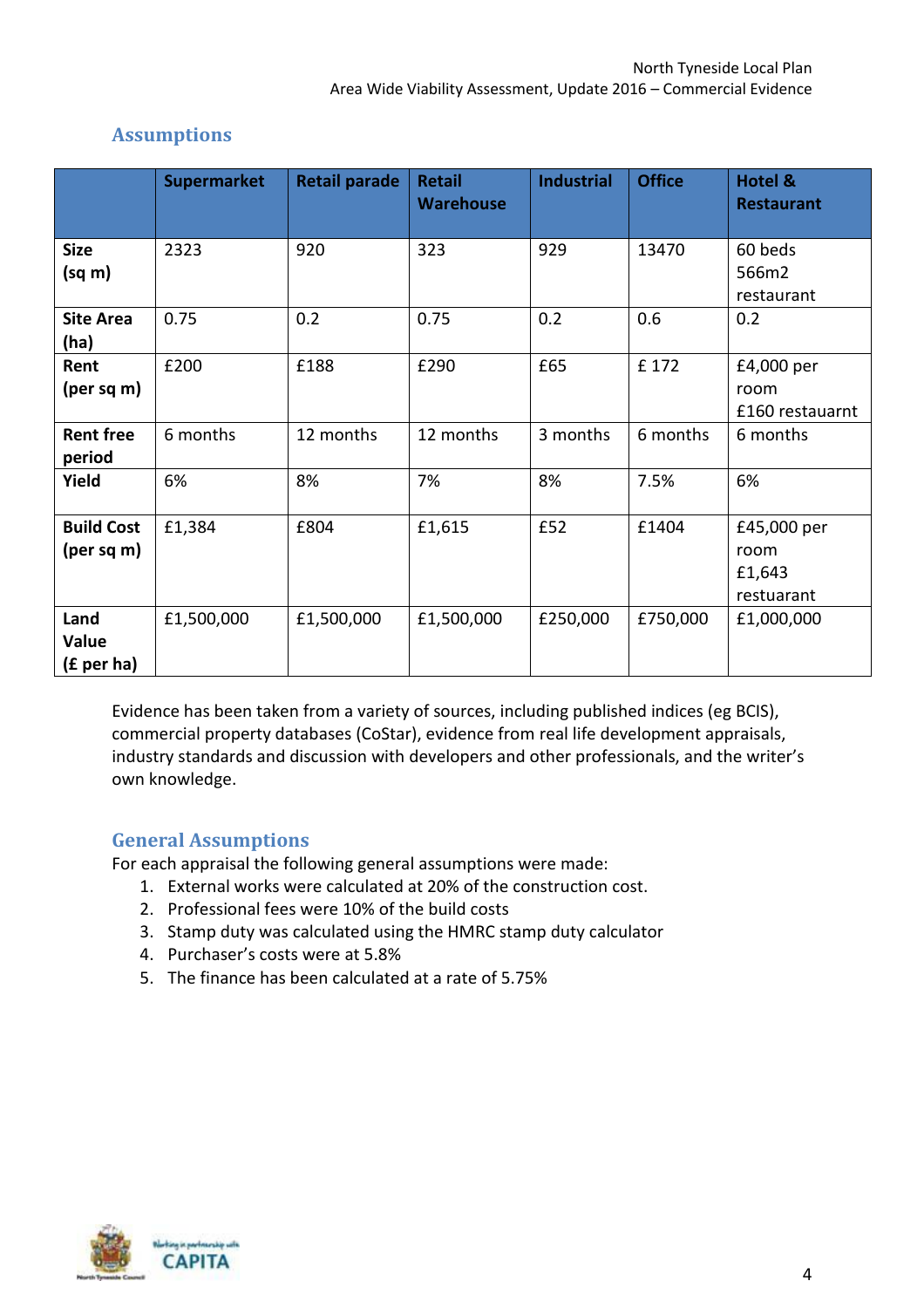## <span id="page-4-0"></span>**Appraisal Outcomes**

#### <span id="page-4-1"></span>**Industrial**

This development was based upon a new single warehouse of 929 sq m with the need for new infrastructure. Based on the assumptions adopted and a land cost of £250,000 per hectare the proposed development would not provide the required return to the developer. This is not unexpected given the lack of speculative industrial development within the local and regional market, which highlights the challenges of making such schemes financially viable. However, Indigo Park demonstrates how developers would now be taking schemes of this nature forward through marketing the site for end users first. Once an end user is secured, then the development becomes a lot safer, which would result in a drop in yield and ensure that a reasonable return can be provided to the developer. A large scheme of this nature is also only likely to go ahead if external funding can be obtained in order to obtain the large scale infrastructure required for the development.

### <span id="page-4-2"></span>**Supermarket**

We have assumed a development similar in scale to the Aldi supermarket development at Foxhunters Road and have adopted a site area of 0.75 hectares which is apportioned equally between the structure and onsite car parking. An appropriate developers profit for a scheme of this nature is considered to be 20% profit on development cost. Based on a land cost of £1,250,000 and the assumptions contained within the appraisal the proposed development would turn out a profit, although the scheme would be considered to provide a sub-market return. As supermarkets provide a more secure end user than a retail warehouse, then developers may be willing to lower their profit expectations to ensure that the scheme is deliverable.

### <span id="page-4-3"></span>**Retail Parade**

The appraisal for this development was based upon a similar scheme to that of Northumberland Park providing 12 retail units with associated car parking. Again an appropriate developers profit on cost is thought to be 20%. Based on a land cost of £300,000 equating to £1,500,000 per ha and the assumptions contained within the appraisal the proposed development would provide a profit on cost of 21%. This is very much on the margins of viability, and would be very much subject to the location within the Borough. There are unlikely to be options for new retail centres in existing locations, which limits them to new being new retail centres in new conurbations of significant numbers ie 2000 dwellings plus. Even then, as demonstrated by Northumberland Park, demand can be slow and a developer must account for significant void and rent free periods.

#### <span id="page-4-4"></span>**Retail Warehouse**

We have based a scheme on the new development currently being constructed adjacent to Silverlink Retail Park and have used this as a guide to the assumptions made within our own